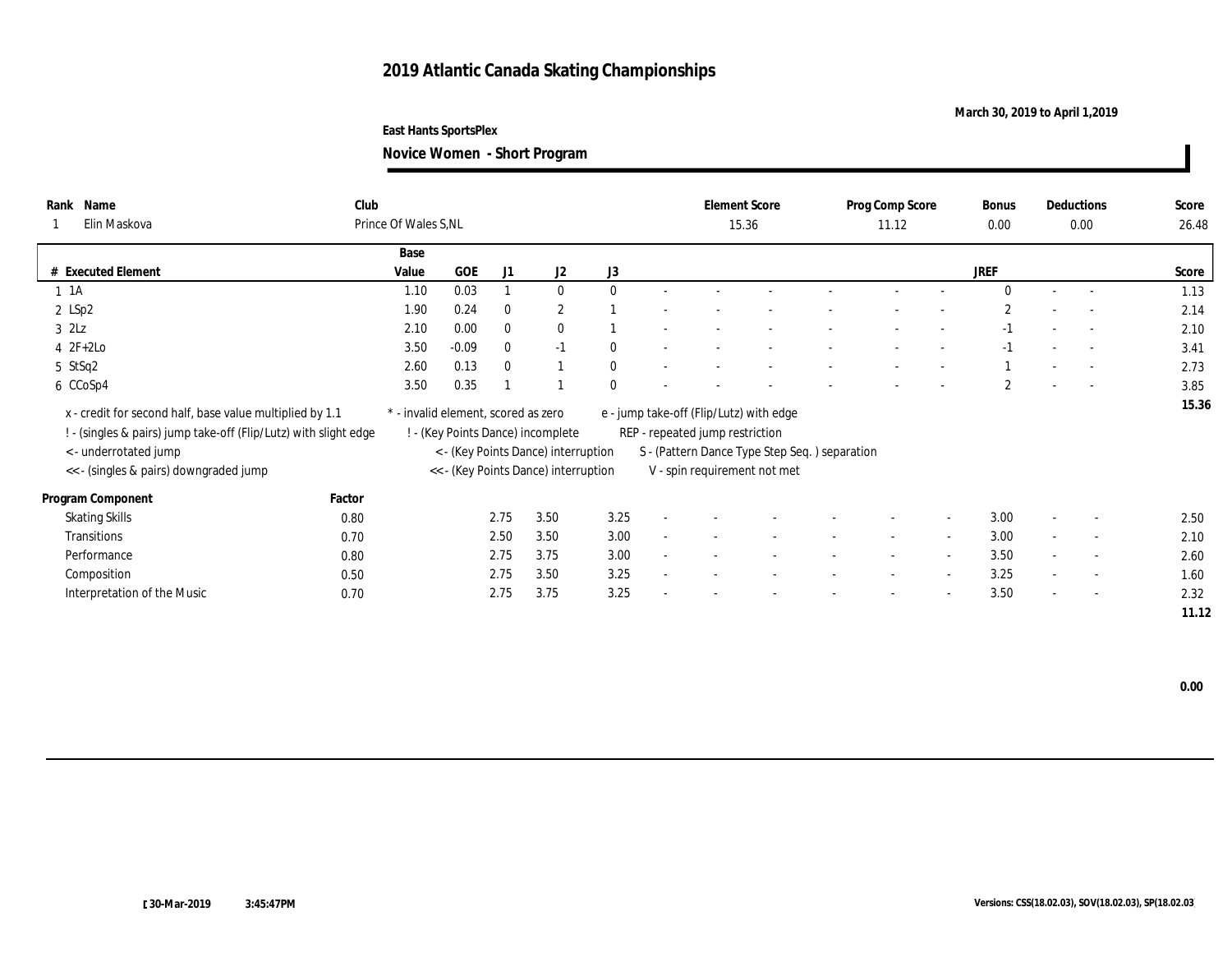## **March 30, 2019 to April 1,2019**

**Novice Women - Short Program**

| Name<br>Rank<br><b>Hayley Dalton</b><br>$\mathbf{2}$                                                                                                  | Club   | CBS Skating Club, NL                |         |          |                                                                          |                |        | <b>Element Score</b>                                                       | 12.38                                         | Prog Comp Score<br>12.28 |                          | Bonus<br>0.00    |                          | Deductions<br>0.00       | Score<br>24.66 |
|-------------------------------------------------------------------------------------------------------------------------------------------------------|--------|-------------------------------------|---------|----------|--------------------------------------------------------------------------|----------------|--------|----------------------------------------------------------------------------|-----------------------------------------------|--------------------------|--------------------------|------------------|--------------------------|--------------------------|----------------|
|                                                                                                                                                       |        | Base                                |         |          |                                                                          |                |        |                                                                            |                                               |                          |                          |                  |                          |                          |                |
| <b>Executed Element</b>                                                                                                                               |        | Value                               | GOE     | J1       | J2                                                                       | J3             |        |                                                                            |                                               |                          |                          | JREF             |                          |                          | Score          |
| $2F+2Lo$                                                                                                                                              |        | 3.50                                | $-0.18$ | $-1$     | $-1$                                                                     | $-1$           |        |                                                                            |                                               |                          |                          | $-1$             | $\sim$                   | $\overline{\phantom{a}}$ | 3.32           |
| $2$ $2$ Lz                                                                                                                                            |        | 2.10                                | 0.11    | $\Omega$ |                                                                          |                |        |                                                                            |                                               |                          |                          | $\Omega$         |                          |                          | 2.21           |
| 3 LSp1                                                                                                                                                |        | 1.50                                | 0.08    |          | $\mathbf{0}$                                                             | $\overline{2}$ |        |                                                                            |                                               |                          |                          | $-1$             | $\sim$                   | $\sim$                   | 1.58           |
| 4 StSq1                                                                                                                                               |        | 1.80                                | 0.32    |          | $\mathbf{2}$                                                             | $\overline{2}$ |        |                                                                            |                                               |                          |                          | $\boldsymbol{2}$ |                          |                          | 2.12           |
| 5 $1A<<^*$                                                                                                                                            |        |                                     |         |          |                                                                          |                |        |                                                                            |                                               |                          |                          |                  |                          |                          | 0.00           |
| 6 CCoSp3                                                                                                                                              |        | 3.00                                | 0.15    | $\Omega$ |                                                                          |                |        |                                                                            |                                               |                          |                          | $\bf{0}$         | $\overline{\phantom{a}}$ | $\sim$                   | 3.15           |
| x - credit for second half, base value multiplied by 1.1<br>! - (singles & pairs) jump take-off (Flip/Lutz) with slight edge<br>< - underrotated jump |        | * - invalid element, scored as zero |         |          | ! - (Key Points Dance) incomplete<br>< - (Key Points Dance) interruption |                |        | e - jump take-off (Flip/Lutz) with edge<br>REP - repeated jump restriction | S - (Pattern Dance Type Step Seq.) separation |                          |                          |                  |                          |                          | 12.38          |
| << - (singles & pairs) downgraded jump                                                                                                                |        |                                     |         |          | << - (Key Points Dance) interruption                                     |                |        |                                                                            | V - spin requirement not met                  |                          |                          |                  |                          |                          |                |
| Program Component                                                                                                                                     | Factor |                                     |         |          |                                                                          |                |        |                                                                            |                                               |                          |                          |                  |                          |                          |                |
| <b>Skating Skills</b>                                                                                                                                 | 0.80   |                                     |         | 3.25     | 3.75                                                                     | 4.00           | $\sim$ |                                                                            |                                               |                          | $\overline{\phantom{a}}$ | 3.50             | $\sim$                   | $\sim$                   | 2.90           |
| Transitions                                                                                                                                           | 0.70   |                                     |         | 3.00     | 3.50                                                                     | 3.50           | $\sim$ |                                                                            |                                               | $\overline{\phantom{a}}$ | $\sim$                   | 3.25             | $\sim$                   | $\sim$                   | 2.32           |
| Performance                                                                                                                                           | 0.80   |                                     |         | 3.25     | 3.75                                                                     | 3.50           |        |                                                                            |                                               | $\sim$                   | $\overline{a}$           | 3.50             | $\sim$                   | $\overline{\phantom{a}}$ | 2.80           |
| Composition                                                                                                                                           | 0.50   |                                     |         | 3.25     | 3.75                                                                     | 3.75           |        |                                                                            |                                               |                          | $\overline{a}$           | 3.00             |                          | $\overline{\phantom{a}}$ | 1.72           |
| Interpretation of the Music                                                                                                                           | 0.70   |                                     |         | 3.50     | 3.50                                                                     | 4.00           |        |                                                                            |                                               | $\overline{\phantom{a}}$ | $\overline{\phantom{a}}$ | 3.50             | $\sim$                   | $\sim$                   | 2.54           |
|                                                                                                                                                       |        |                                     |         |          |                                                                          |                |        |                                                                            |                                               |                          |                          |                  |                          |                          | 12.28          |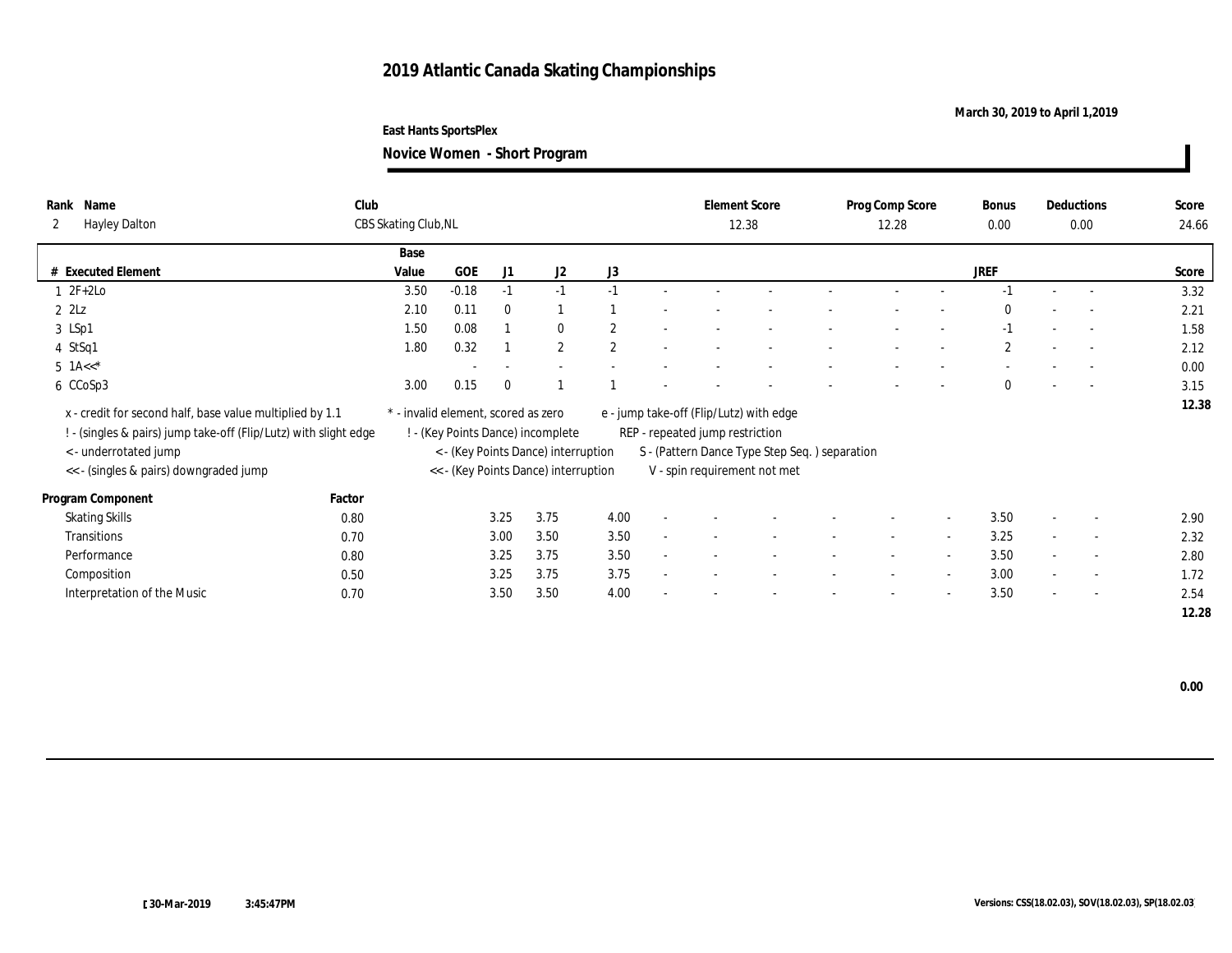## **March 30, 2019 to April 1,2019**

**East Hants SportsPlex**

**Novice Women - Short Program**

| Name<br>Rank<br>Kenza Humber<br>3                                                                                            | Club   | Halifax SC,NS |                                     |              |                                      |              |                          | <b>Element Score</b>                                                       | 13.22 | Prog Comp Score<br>10.07 |                          | Bonus<br>0.00 |                          | Deductions<br>0.00       | Score<br>23.29 |
|------------------------------------------------------------------------------------------------------------------------------|--------|---------------|-------------------------------------|--------------|--------------------------------------|--------------|--------------------------|----------------------------------------------------------------------------|-------|--------------------------|--------------------------|---------------|--------------------------|--------------------------|----------------|
|                                                                                                                              |        | Base          |                                     |              |                                      |              |                          |                                                                            |       |                          |                          |               |                          |                          |                |
| # Executed Element                                                                                                           |        | Value         | GOE                                 | J1           | J2                                   | J3           |                          |                                                                            |       |                          |                          | <b>JREF</b>   |                          |                          | Score          |
| $1$ 2A $\lt$                                                                                                                 |        | 1.10          | $-0.55$                             | $-5$         | $-5$                                 | $-5$         |                          |                                                                            |       | $\overline{\phantom{a}}$ |                          | $-5$          | $\sim$                   | $\overline{a}$           | 0.55           |
| $2 \text{ } 2\text{Lz}+2\text{Lo}$                                                                                           |        | 3.80          | $-0.37$                             | $-2$         | $-2$                                 | $-1$         |                          |                                                                            |       |                          |                          | $-2$          |                          | $\overline{\phantom{a}}$ | 3.43           |
| 3 StSq1                                                                                                                      |        | 1.80          | $-0.05$                             | $\mathbf{0}$ | $-1$                                 | $\theta$     |                          |                                                                            |       | $\qquad \qquad -$        |                          | $\mathbf{0}$  | $\sim$                   | $\sim$                   | 1.75           |
| 4 SSp3                                                                                                                       |        | 2.10          | 0.00                                |              | $\mathbf{0}$                         | $\mathbf{0}$ |                          |                                                                            |       |                          |                          | $-1$          |                          | $\sim$                   | 2.10           |
| 5 2F                                                                                                                         |        | 1.80          | 0.09                                |              |                                      | $\theta$     |                          |                                                                            |       |                          |                          | $\theta$      |                          | $\overline{\phantom{a}}$ | 1.89           |
| 6 CCoSp4                                                                                                                     |        | 3.50          | 0.00                                |              | $-1$                                 | $\theta$     |                          |                                                                            |       |                          |                          | $\Omega$      | $\overline{\phantom{a}}$ | $\sim$                   | 3.50           |
| x - credit for second half, base value multiplied by 1.1<br>! - (singles & pairs) jump take-off (Flip/Lutz) with slight edge |        |               | * - invalid element, scored as zero |              | ! - (Key Points Dance) incomplete    |              |                          | e - jump take-off (Flip/Lutz) with edge<br>REP - repeated jump restriction |       |                          |                          |               |                          |                          | 13.22          |
| < - underrotated jump                                                                                                        |        |               |                                     |              | < - (Key Points Dance) interruption  |              |                          | S - (Pattern Dance Type Step Seq.) separation                              |       |                          |                          |               |                          |                          |                |
| << - (singles & pairs) downgraded jump                                                                                       |        |               |                                     |              | << - (Key Points Dance) interruption |              |                          | V - spin requirement not met                                               |       |                          |                          |               |                          |                          |                |
| Program Component                                                                                                            | Factor |               |                                     |              |                                      |              |                          |                                                                            |       |                          |                          |               |                          |                          |                |
| <b>Skating Skills</b>                                                                                                        | 0.80   |               |                                     | 2.75         | 2.75                                 | 2.75         |                          |                                                                            |       |                          | $\overline{\phantom{a}}$ | 3.00          |                          | $\overline{\phantom{a}}$ | 2.25           |
| Transitions                                                                                                                  | 0.70   |               |                                     | 2.75         | 3.00                                 | 2.50         |                          |                                                                            |       |                          | $\overline{\phantom{a}}$ | 2.75          | $\sim$                   | $\overline{\phantom{a}}$ | 1.93           |
| Performance                                                                                                                  | 0.80   |               |                                     | 3.00         | 3.00                                 | 2.75         |                          |                                                                            |       | $\sim$                   | $\sim$                   | 3.25          |                          | $\sim$                   | 2.40           |
| Composition                                                                                                                  | 0.50   |               |                                     | 2.75         | 3.00                                 | 3.00         |                          |                                                                            |       |                          | $\overline{\phantom{a}}$ | 3.00          |                          | $\overline{\phantom{a}}$ | 1.47           |
| Interpretation of the Music                                                                                                  | 0.70   |               |                                     | 2.75         | 2.75                                 | 3.00         | $\overline{\phantom{0}}$ |                                                                            |       | $\overline{\phantom{a}}$ | $\overline{\phantom{a}}$ | 3.00          | $\sim$                   | $\overline{\phantom{a}}$ | 2.02           |
|                                                                                                                              |        |               |                                     |              |                                      |              |                          |                                                                            |       |                          |                          |               |                          |                          | 10.07          |

 **0.00**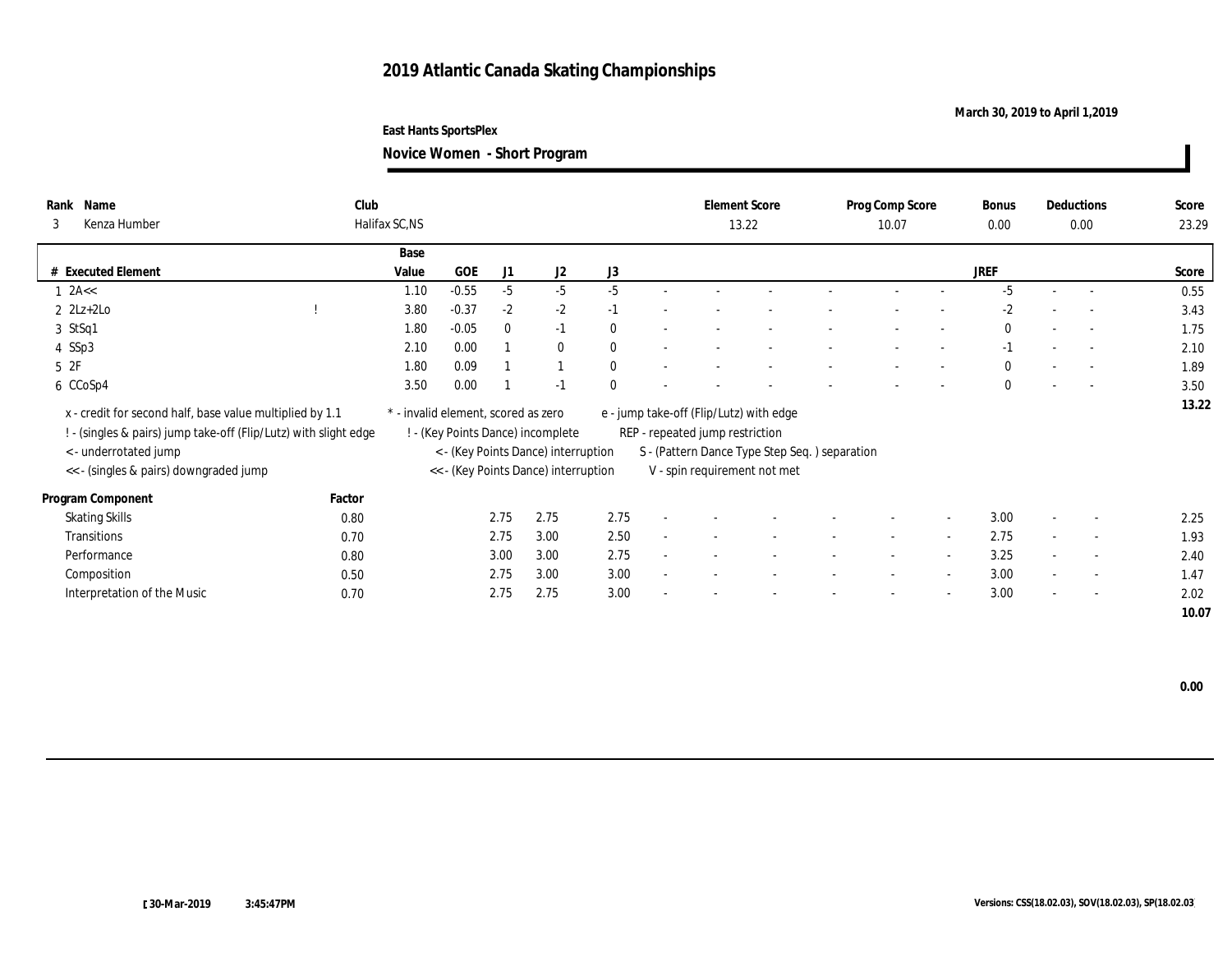## **March 30, 2019 to April 1,2019**

**Novice Women - Short Program**

| Name<br>Rank<br><b>Baily Cox</b><br>4                                                                                        | Club   | Greenwood Skating, NS               |         |                |                                      |          |                          | <b>Element Score</b>                                                       | 12.73                                         |                          | Prog Comp Score<br>9.64  |                          | <b>Bonus</b><br>0.00 |                          | Deductions<br>0.00       | Score<br>22.37 |
|------------------------------------------------------------------------------------------------------------------------------|--------|-------------------------------------|---------|----------------|--------------------------------------|----------|--------------------------|----------------------------------------------------------------------------|-----------------------------------------------|--------------------------|--------------------------|--------------------------|----------------------|--------------------------|--------------------------|----------------|
|                                                                                                                              |        | Base                                |         |                |                                      |          |                          |                                                                            |                                               |                          |                          |                          |                      |                          |                          |                |
| <b>Executed Element</b>                                                                                                      |        | Value                               | GOE     | J1             | J2                                   | J3       |                          |                                                                            |                                               |                          |                          |                          | <b>JREF</b>          |                          |                          | Score          |
| $1 \t1A$                                                                                                                     |        | 1.10                                | 0.17    | $\overline{2}$ | $\mathbf{2}$                         |          |                          |                                                                            |                                               |                          |                          |                          |                      |                          |                          | 1.27           |
| $2 \text{ } 2F + 2T <$                                                                                                       |        | 2.78                                | $-0.90$ | $-5$           | $-5$                                 | $-5$     |                          |                                                                            |                                               |                          |                          |                          | -5                   |                          |                          | 1.88           |
| 3 StSq1                                                                                                                      |        | 1.80                                | $-0.18$ | $-2$           | $-1$                                 | $\theta$ |                          |                                                                            |                                               |                          |                          |                          | $-1$                 |                          | $\sim$                   | 1.62           |
| 4 CCoSp4                                                                                                                     |        | 3.50                                | 0.00    | $\Omega$       | $\bf{0}$                             |          |                          |                                                                            |                                               |                          |                          |                          | $-1$                 |                          |                          | 3.50           |
| 5 2Lo                                                                                                                        |        | 1.70                                | 0.13    |                |                                      |          |                          |                                                                            |                                               |                          |                          |                          | $\bf{0}$             |                          |                          | 1.83           |
| 6 SSp4                                                                                                                       |        | 2.50                                | 0.13    | $\Omega$       |                                      |          |                          |                                                                            |                                               |                          |                          |                          | $\mathbf{0}$         |                          |                          | 2.63           |
| x - credit for second half, base value multiplied by 1.1<br>! - (singles & pairs) jump take-off (Flip/Lutz) with slight edge |        | * - invalid element, scored as zero |         |                | ! - (Key Points Dance) incomplete    |          |                          | e - jump take-off (Flip/Lutz) with edge<br>REP - repeated jump restriction |                                               |                          |                          |                          |                      |                          |                          | 12.73          |
| < - underrotated jump                                                                                                        |        |                                     |         |                | < - (Key Points Dance) interruption  |          |                          |                                                                            | S - (Pattern Dance Type Step Seq.) separation |                          |                          |                          |                      |                          |                          |                |
| << - (singles & pairs) downgraded jump                                                                                       |        |                                     |         |                | << - (Key Points Dance) interruption |          |                          |                                                                            | V - spin requirement not met                  |                          |                          |                          |                      |                          |                          |                |
| Program Component                                                                                                            | Factor |                                     |         |                |                                      |          |                          |                                                                            |                                               |                          |                          |                          |                      |                          |                          |                |
| <b>Skating Skills</b>                                                                                                        | 0.80   |                                     |         | 2.75           | 3.25                                 | 3.00     | $\sim$                   |                                                                            |                                               |                          |                          | $\overline{a}$           | 2.50                 | $\overline{\phantom{a}}$ | $\overline{\phantom{a}}$ | 2.30           |
| Transitions                                                                                                                  | 0.70   |                                     |         | 2.50           | 2.75                                 | 2.75     |                          |                                                                            |                                               | $\sim$                   | $\sim$                   | $\overline{a}$           | 2.25                 | $\sim$                   | $\sim$                   | 1.79           |
| Performance                                                                                                                  | 0.80   |                                     |         | 2.75           | 3.00                                 | 2.75     |                          |                                                                            |                                               |                          |                          |                          | 3.00                 | $\sim$                   | $\sim$                   | 2.30           |
| Composition                                                                                                                  | 0.50   |                                     |         | 2.50           | 2.75                                 | 3.00     | $\overline{\phantom{0}}$ |                                                                            |                                               | $\overline{\phantom{a}}$ | $\overline{\phantom{a}}$ | $\overline{a}$           | 2.25                 | $\sim$                   | $\sim$                   | 1.32           |
| Interpretation of the Music                                                                                                  | 0.70   |                                     |         | 2.50           | 2.75                                 | 3.25     | $\overline{\phantom{a}}$ |                                                                            |                                               |                          |                          | $\overline{\phantom{a}}$ | 2.50                 | $\overline{\phantom{a}}$ | $\sim$                   | 1.93           |
|                                                                                                                              |        |                                     |         |                |                                      |          |                          |                                                                            |                                               |                          |                          |                          |                      |                          |                          | 9.64           |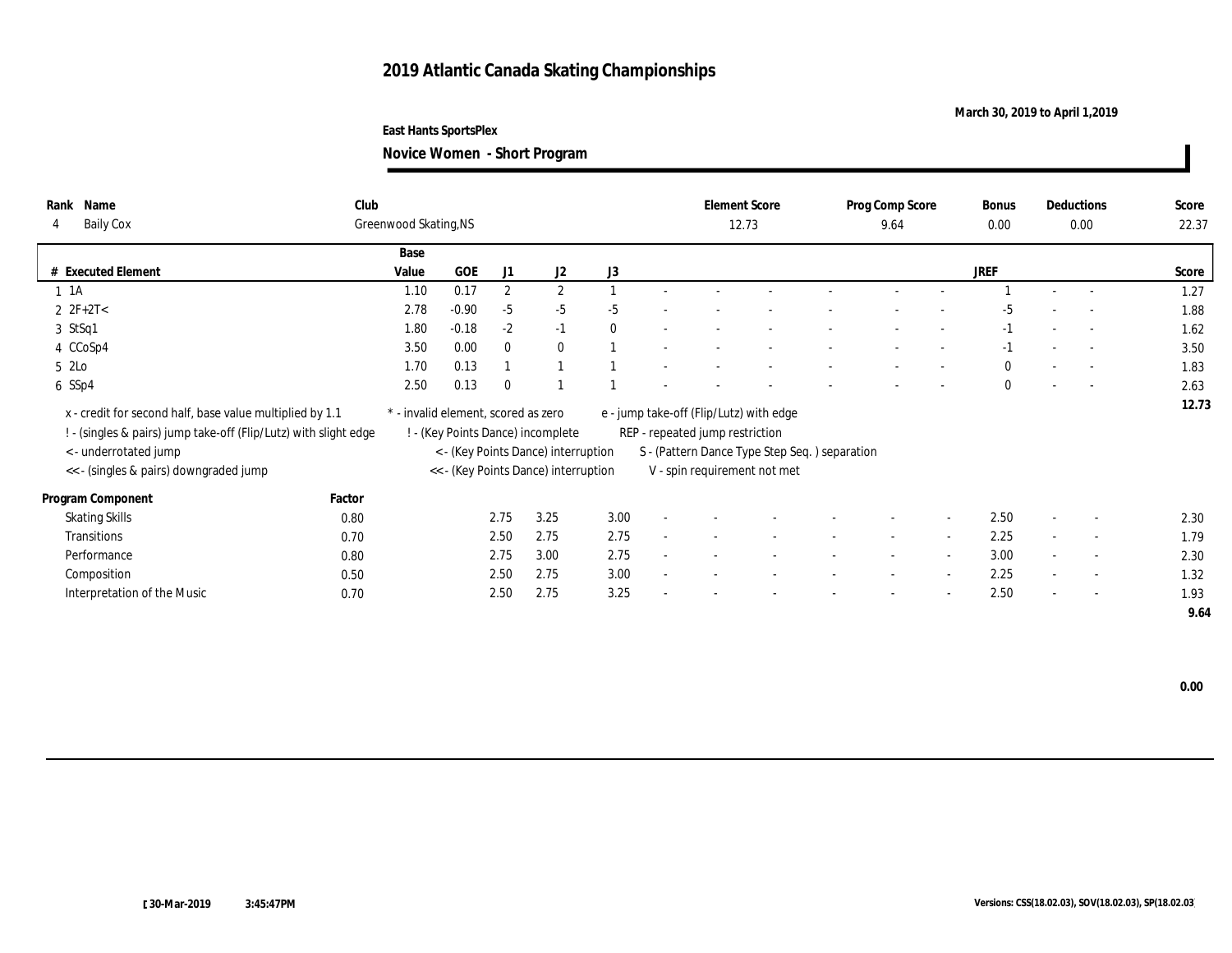## **March 30, 2019 to April 1,2019**

**Novice Women - Short Program**

| Name<br>Rank<br>Isabella Titus<br>5                                                                                                                   | Club   | Greenwood Skating, NS               |         |              |                                                                          |              |                          | <b>Element Score</b>                                                       | 11.79                                         | Prog Comp Score<br>10.39 |                          | Bonus<br>0.00 |        | Deductions<br>0.00       | Score<br>22.18 |
|-------------------------------------------------------------------------------------------------------------------------------------------------------|--------|-------------------------------------|---------|--------------|--------------------------------------------------------------------------|--------------|--------------------------|----------------------------------------------------------------------------|-----------------------------------------------|--------------------------|--------------------------|---------------|--------|--------------------------|----------------|
|                                                                                                                                                       |        | Base                                |         |              |                                                                          |              |                          |                                                                            |                                               |                          |                          |               |        |                          |                |
| <b>Executed Element</b>                                                                                                                               |        | Value                               | GOE     | J1           | J2                                                                       | J3           |                          |                                                                            |                                               |                          |                          | JREF          |        |                          | Score          |
| $2S+2T$                                                                                                                                               |        | 2.60                                | $-0.07$ | $\mathbf{0}$ | $-1$                                                                     | $\theta$     |                          |                                                                            |                                               |                          |                          | $-1$          | $\sim$ | $\overline{\phantom{a}}$ | 2.53           |
| 2 2Lo                                                                                                                                                 |        | 1.70                                | 0.00    |              | $-1$                                                                     | $\theta$     |                          |                                                                            |                                               |                          |                          | $\Omega$      |        |                          | 1.70           |
| 3 CCoSp3                                                                                                                                              |        | 3.00                                | $-0.38$ | $-1$         | $-1$                                                                     | $-1$         |                          |                                                                            |                                               |                          |                          | $-2$          | $\sim$ | $\sim$                   | 2.62           |
| 4 StSq1                                                                                                                                               |        | 1.80                                | $-0.09$ | $\Omega$     | $-1$                                                                     | $-1$         |                          |                                                                            |                                               |                          |                          | $\bf{0}$      |        |                          | 1.71           |
| 5 1A                                                                                                                                                  |        | 1.10                                | 0.03    |              | $\bf{0}$                                                                 | $\mathbf{0}$ |                          |                                                                            |                                               |                          |                          | $\mathbf{0}$  |        |                          | 1.13           |
| 6 SSp3                                                                                                                                                |        | 2.10                                | 0.00    | $\Omega$     | $\mathbf{0}$                                                             |              |                          |                                                                            |                                               |                          |                          | $-1$          | $\sim$ | $\sim$                   | 2.10           |
| x - credit for second half, base value multiplied by 1.1<br>! - (singles & pairs) jump take-off (Flip/Lutz) with slight edge<br>< - underrotated jump |        | * - invalid element, scored as zero |         |              | ! - (Key Points Dance) incomplete<br>< - (Key Points Dance) interruption |              |                          | e - jump take-off (Flip/Lutz) with edge<br>REP - repeated jump restriction | S - (Pattern Dance Type Step Seq.) separation |                          |                          |               |        |                          | 11.79          |
| << - (singles & pairs) downgraded jump                                                                                                                |        |                                     |         |              | << - (Key Points Dance) interruption                                     |              |                          |                                                                            | V - spin requirement not met                  |                          |                          |               |        |                          |                |
|                                                                                                                                                       |        |                                     |         |              |                                                                          |              |                          |                                                                            |                                               |                          |                          |               |        |                          |                |
| Program Component                                                                                                                                     | Factor |                                     |         |              |                                                                          |              |                          |                                                                            |                                               |                          |                          |               |        |                          |                |
| <b>Skating Skills</b>                                                                                                                                 | 0.80   |                                     |         | 3.00         | 2.75                                                                     | 3.25         | $\sim$                   |                                                                            |                                               |                          | $\overline{\phantom{a}}$ | 2.75          | $\sim$ | $\sim$                   | 2.35           |
| Transitions                                                                                                                                           | 0.70   |                                     |         | 2.75         | 3.00                                                                     | 3.00         | $\sim$                   |                                                                            |                                               | $\overline{\phantom{a}}$ | $\overline{\phantom{a}}$ | 2.25          | $\sim$ | $\sim$                   | 1.93           |
| Performance                                                                                                                                           | 0.80   |                                     |         | 3.00         | 3.25                                                                     | 3.00         |                          |                                                                            |                                               | $\sim$                   | $\overline{a}$           | 3.00          | $\sim$ | $\overline{\phantom{a}}$ | 2.45           |
| Composition                                                                                                                                           | 0.50   |                                     |         | 3.00         | 3.00                                                                     | 3.25         |                          |                                                                            |                                               |                          |                          | 2.50          |        | $\overline{\phantom{a}}$ | 1.47           |
| Interpretation of the Music                                                                                                                           | 0.70   |                                     |         | 3.25         | 3.25                                                                     | 3.50         | $\overline{\phantom{a}}$ |                                                                            |                                               | $\overline{\phantom{a}}$ | $\overline{\phantom{a}}$ | 2.50          | $\sim$ | $\sim$                   | 2.19           |
|                                                                                                                                                       |        |                                     |         |              |                                                                          |              |                          |                                                                            |                                               |                          |                          |               |        |                          | 10.39          |